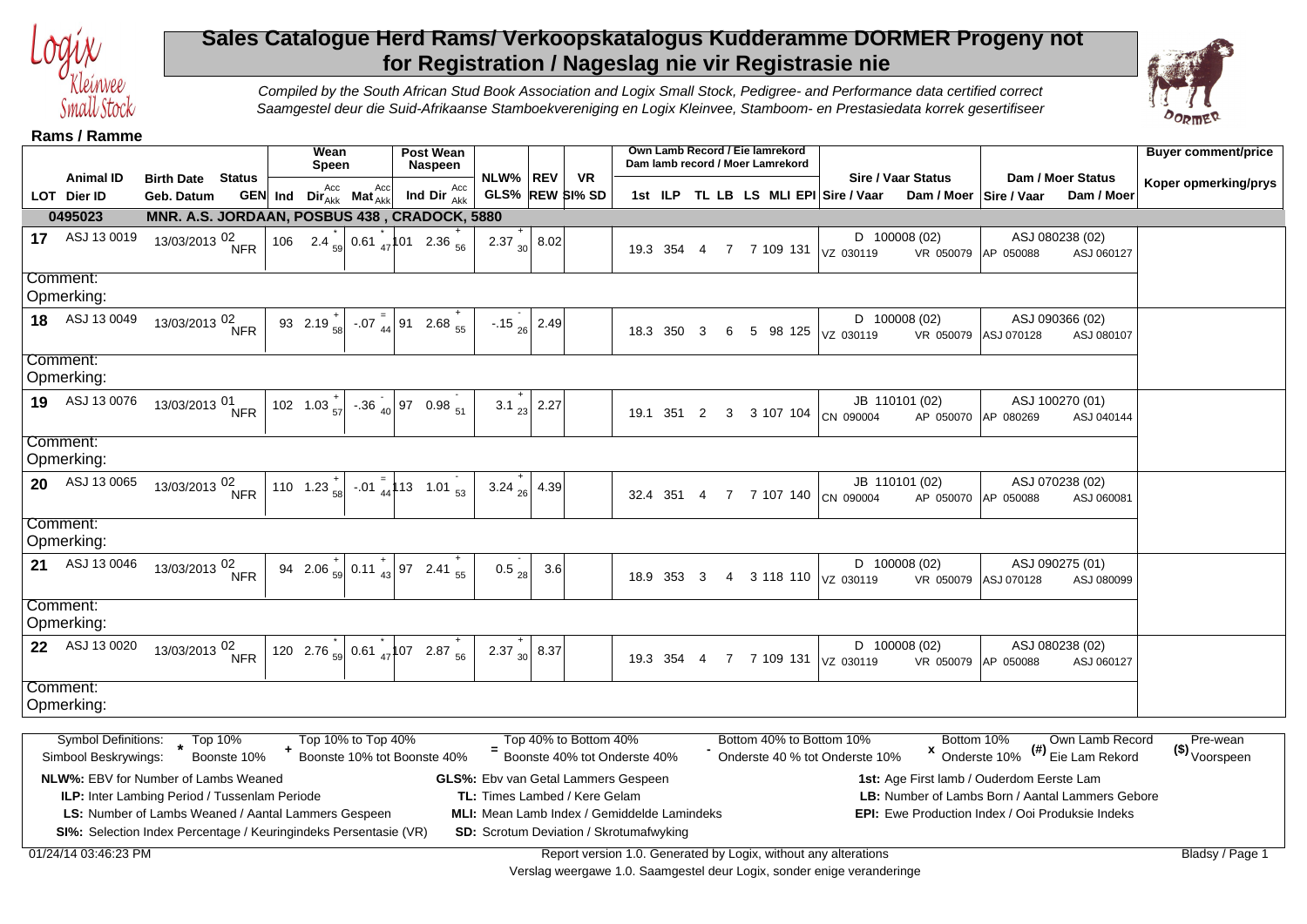

## **Sales Catalogue Herd Rams/ Verkoopskatalogus Kudderamme DORMER Progeny not for Registration / Nageslag nie vir Registrasie nie**



Compiled by the South African Stud Book Association and Logix Small Stock, Pedigree- and Performance data certified correct Saamgestel deur die Suid-Afrikaanse Stamboekvereniging en Logix Kleinvee, Stamboom- en Prestasiedata korrek gesertifiseer

**Rams / Ramme**

|    | טוווווארו <i>ו</i> כוווווגר                         |                              |               |         | Wean                    |                    | <b>Post Wean</b>                                                    |                            |                  |                                                       |            |                |                | Own Lamb Record / Eie lamrekord  |                                                            |                                         |                                       | <b>Buyer comment/price</b>            |
|----|-----------------------------------------------------|------------------------------|---------------|---------|-------------------------|--------------------|---------------------------------------------------------------------|----------------------------|------------------|-------------------------------------------------------|------------|----------------|----------------|----------------------------------|------------------------------------------------------------|-----------------------------------------|---------------------------------------|---------------------------------------|
|    | <b>Animal ID</b>                                    | <b>Birth Date</b>            | <b>Status</b> |         | <b>Speen</b>            |                    | <b>Naspeen</b>                                                      | NLW% REV                   |                  | <b>VR</b>                                             |            |                |                | Dam lamb record / Moer Lamrekord | Sire / Vaar Status                                         | Dam / Moer Status                       |                                       |                                       |
|    | LOT Dier ID                                         | Geb. Datum                   |               | GEN Ind | $Dir_{Akk}^{Acc}$       | $Mat_{Akk}^{Acc}$  | Acc<br>Ind Dir $_{Akk}$                                             |                            |                  | GLS% REW SI% SD                                       |            |                |                |                                  | 1st ILP TL LB LS MLI EPI Sire / Vaar                       | Dam / Moer   Sire / Vaar                | Dam / Moer                            | Koper opmerking/prys                  |
|    | 0495023                                             |                              |               |         |                         |                    | MNR. A.S. JORDAAN, POSBUS 438, CRADOCK, 5880                        |                            |                  |                                                       |            |                |                |                                  |                                                            |                                         |                                       |                                       |
| 23 | ASJ 13 0045                                         | 13/03/2013 02.               | <b>NFR</b>    |         | 110 1.94 $\frac{1}{58}$ |                    | $-3\frac{1}{40}$ 97 2.53 $\frac{1}{52}$                             | 2.95 $\frac{1}{26}$ 2.81   |                  |                                                       | 16.6 460 3 |                | 5 <sup>5</sup> | 3 117 105                        | JB 110101 (02)<br>CN 090004                                | ASJ 090154 (02)<br>AP 050070 ASJ 070128 | ASJ 060101                            |                                       |
|    | Comment:                                            |                              |               |         |                         |                    |                                                                     |                            |                  |                                                       |            |                |                |                                  |                                                            |                                         |                                       |                                       |
|    | Opmerking:                                          |                              |               |         |                         |                    |                                                                     |                            |                  |                                                       |            |                |                |                                  |                                                            |                                         |                                       |                                       |
|    | 26 ASJ 13 0059                                      | 13/03/2013 <sup>02</sup> NFR |               |         | 104 0.96 $\frac{+}{57}$ |                    | $-0.5$ $_{42}$ 95 0.92 $_{52}$                                      | 3.86 $_{24}$ 2.02          |                  |                                                       | 19.4 340   | 2              |                | 4 95 109                         | JB 110101 (02)<br>CN 090004                                | ASJ 100248 (02)<br>AP 050070 AP 080269  | ASJ 040007                            |                                       |
|    | Comment:<br>Opmerking:                              |                              |               |         |                         |                    |                                                                     |                            |                  |                                                       |            |                |                |                                  |                                                            |                                         |                                       |                                       |
|    | 27 ASJ 13 0038                                      | 13/03/2013 <sup>02</sup> NFR |               |         |                         |                    | 111 2.12 $\frac{1}{59}$ 0.14 $\frac{1}{45}$ 13 2.09 $\frac{1}{56}$  |                            | 0.4 $_{30}$ 4.45 |                                                       | 24.3 309   | $\overline{4}$ | 5              | 4 110 104                        | $D$ 100008 (02)<br>VZ 030119                               | ASJ 080119 (02)<br>VR 050079 AP 050088  | ASJ 040039                            |                                       |
|    | Comment:<br>Opmerking:                              |                              |               |         |                         |                    |                                                                     |                            |                  |                                                       |            |                |                |                                  |                                                            |                                         |                                       |                                       |
|    | 28 ASJ 13 0064                                      | 13/03/2013 <sup>02</sup> NFR |               |         |                         |                    | 110 1.23 $\frac{1}{58}$ -.01 $\frac{1}{44}$ 104 1.01 $\frac{1}{53}$ | 3.24 $_{26}$ 4.39          |                  |                                                       | 32.4 351   | 4              | $\overline{7}$ | 7 107 140                        | JB 110101 (02)<br>CN 090004                                | ASJ 070238 (02)<br>AP 050070 AP 050088  | ASJ 060081                            |                                       |
|    | Comment:<br>Opmerking:                              |                              |               |         |                         |                    |                                                                     |                            |                  |                                                       |            |                |                |                                  |                                                            |                                         |                                       |                                       |
| 29 | ASJ 13 0042                                         | 13/03/2013 02.               | <b>NFR</b>    | 109     | 3                       |                    | -.11 $\frac{1}{43}$ 95 3.49 $\frac{1}{55}$                          | $-1.85$ <sub>27</sub> 2.65 |                  |                                                       | 16.9 306   | $\overline{4}$ | $\overline{7}$ |                                  | D 100008 (02)<br>4 94 110 VZ 030119<br>VR 050079           | ASJ 090103 (04)<br>ASJ 070160           | ASJ 040030                            |                                       |
|    | Comment:<br>Opmerking:                              |                              |               |         |                         |                    |                                                                     |                            |                  |                                                       |            |                |                |                                  |                                                            |                                         |                                       |                                       |
|    | 30 ASJ 13 0089                                      | 02/04/2013 <sup>02</sup> NFR |               |         |                         |                    | 127 1.57 $\frac{1}{58}$ 0.59 $\frac{1}{43}$ 85 2.24 $\frac{1}{54}$  | $0.5_{24}$                 | 4.11             |                                                       | 19.2 357   | 2              | 5              | 5 101 118                        | DZ 100031 (02)<br><b>JOR 080277</b>                        | ASJ 100325 (02)<br>DZ 050227 AP 080269  | ASJ 060083                            |                                       |
|    | Comment:<br>Opmerking:                              |                              |               |         |                         |                    |                                                                     |                            |                  |                                                       |            |                |                |                                  |                                                            |                                         |                                       |                                       |
|    |                                                     |                              |               |         |                         |                    |                                                                     |                            |                  |                                                       |            |                |                |                                  |                                                            |                                         |                                       |                                       |
|    | Symbol Definitions: Top 10%<br>Simbool Beskrywings: |                              | Boonste 10%   |         |                         | Top 10% to Top 40% | Boonste 10% tot Boonste 40%                                         | $=$                        |                  | Top 40% to Bottom 40%<br>Boonste 40% tot Onderste 40% |            |                |                |                                  | Bottom 40% to Bottom 10%<br>Onderste 40 % tot Onderste 10% | Bottom 10%<br><sup>x</sup> Onderste 10% | Own Lamb Record<br>(#) Eie Lam Rekord | Pre-wean<br>(\$) <sub>Voorspeen</sub> |
|    |                                                     |                              |               |         |                         |                    |                                                                     |                            |                  |                                                       |            |                |                |                                  |                                                            |                                         |                                       |                                       |

**MLI:** Mean Lamb Index / Gemiddelde Lamindeks

**GLS%:** Ebv van Getal Lammers Gespeen **TL:** Times Lambed / Kere Gelam

**NLW%:** EBV for Number of Lambs Weaned

**ILP:** Inter Lambing Period / Tussenlam Periode **LS:** Number of Lambs Weaned / Aantal Lammers Gespeen

**SI%:** Selection Index Percentage / Keuringindeks Persentasie (VR) **SD:** Scrotum Deviation / Skrotumafwyking

**1st:** Age First lamb / Ouderdom Eerste Lam

LB: Number of Lambs Born / Aantal Lammers Gebore **EPI:** Ewe Production Index / Ooi Produksie Indeks